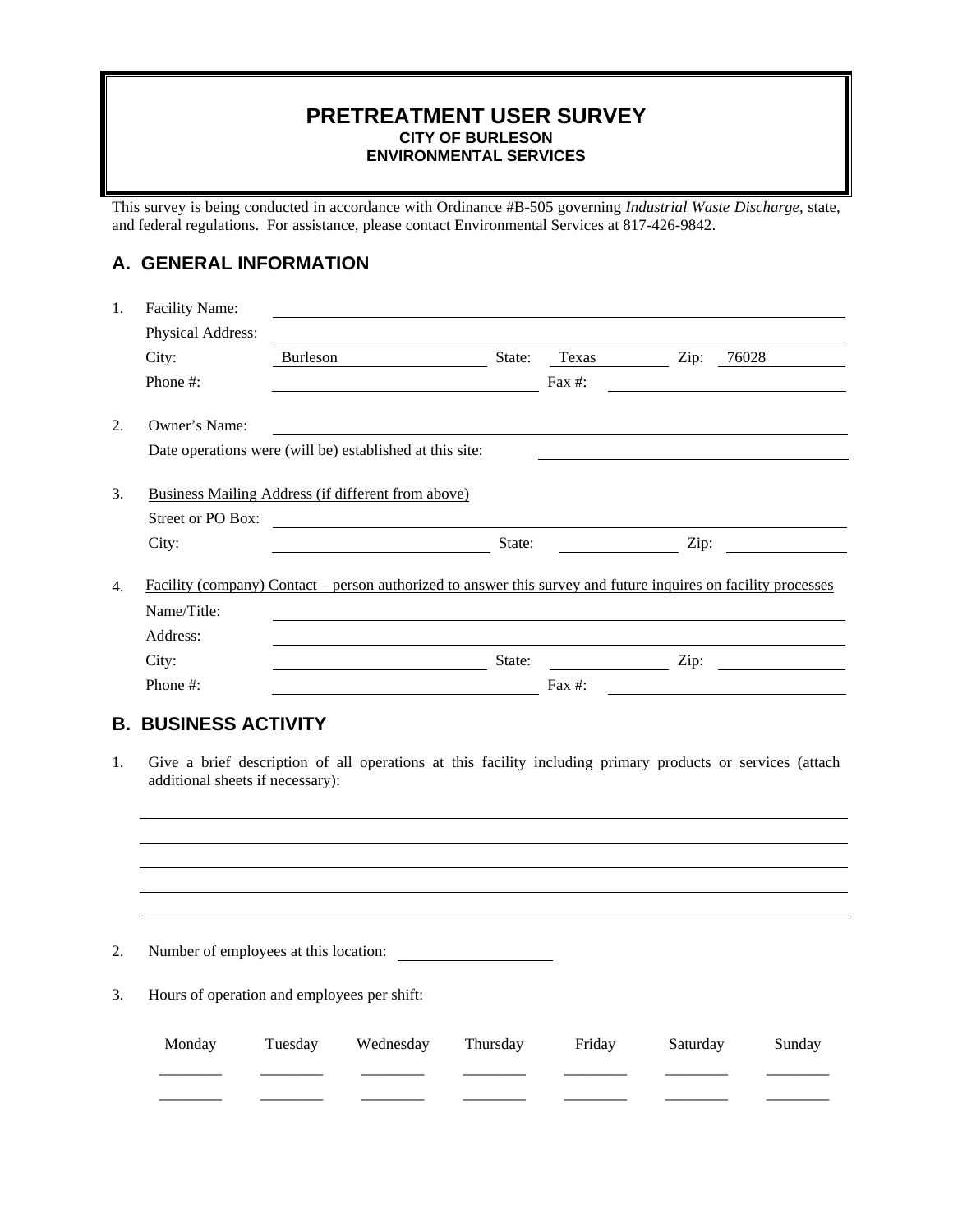# **C. WATER SERVICES**

| 1.                                                                                                                                                    |                                                                                        | Water Sources (check all which apply)                                                              |                                                                                                                                                                                             |  |                        |        |                                   |                                        |  |                          |  |    |
|-------------------------------------------------------------------------------------------------------------------------------------------------------|----------------------------------------------------------------------------------------|----------------------------------------------------------------------------------------------------|---------------------------------------------------------------------------------------------------------------------------------------------------------------------------------------------|--|------------------------|--------|-----------------------------------|----------------------------------------|--|--------------------------|--|----|
|                                                                                                                                                       |                                                                                        | Municipal Water Utility<br>-1                                                                      |                                                                                                                                                                                             |  |                        |        |                                   |                                        |  |                          |  |    |
|                                                                                                                                                       |                                                                                        | Private Well<br>1                                                                                  |                                                                                                                                                                                             |  |                        |        |                                   |                                        |  |                          |  |    |
|                                                                                                                                                       |                                                                                        |                                                                                                    | Surface Water                                                                                                                                                                               |  |                        |        |                                   |                                        |  |                          |  |    |
|                                                                                                                                                       |                                                                                        |                                                                                                    | Other (Specify):                                                                                                                                                                            |  |                        |        |                                   |                                        |  |                          |  |    |
| 2.                                                                                                                                                    |                                                                                        |                                                                                                    | Does this facility have any backflow assemblies*? Yes []                                                                                                                                    |  |                        | No     | $\begin{bmatrix} 1 \end{bmatrix}$ |                                        |  | If yes, please indicate: |  |    |
|                                                                                                                                                       | Type of Assembly                                                                       |                                                                                                    | Location                                                                                                                                                                                    |  |                        |        |                                   |                                        |  |                          |  |    |
|                                                                                                                                                       |                                                                                        |                                                                                                    | *Note: A backflow assembly is a device that stops the flow of water or other liquids, gases, mixtures, or substances from entering into the<br>distributing pipes of a potable water supply |  |                        |        |                                   |                                        |  |                          |  |    |
| 3.                                                                                                                                                    |                                                                                        |                                                                                                    | Does this (or will this) facility have a fire sprinkler system?                                                                                                                             |  | Yes                    | $\Box$ |                                   | N <sub>o</sub>                         |  | $\Box$                   |  |    |
| 4.                                                                                                                                                    | Does this (or will this) facility have a lawn irrigation system?                       |                                                                                                    |                                                                                                                                                                                             |  | Yes $\lceil \; \rceil$ |        |                                   | No                                     |  | $\Box$                   |  |    |
| Does this (or will this) facility have a grease or grit trap or an<br>5.<br>oil / water separator?<br>Yes<br>N <sub>0</sub><br>$\Box$<br>$\mathbf{1}$ |                                                                                        |                                                                                                    |                                                                                                                                                                                             |  |                        |        |                                   |                                        |  |                          |  |    |
| D.                                                                                                                                                    |                                                                                        |                                                                                                    | <b>SEWER SERVICES</b>                                                                                                                                                                       |  |                        |        |                                   |                                        |  |                          |  |    |
| 1.                                                                                                                                                    |                                                                                        |                                                                                                    | Sewer Discharges (check all which apply)                                                                                                                                                    |  |                        |        |                                   |                                        |  |                          |  |    |
|                                                                                                                                                       |                                                                                        | -1                                                                                                 | Municipal Sewer                                                                                                                                                                             |  |                        |        |                                   |                                        |  |                          |  |    |
|                                                                                                                                                       |                                                                                        |                                                                                                    | On-Site Sewage Facility (septic system)                                                                                                                                                     |  |                        |        |                                   |                                        |  |                          |  |    |
|                                                                                                                                                       |                                                                                        |                                                                                                    | Other (Specify):                                                                                                                                                                            |  |                        |        |                                   |                                        |  |                          |  |    |
| 2.                                                                                                                                                    | a.                                                                                     |                                                                                                    | Does this (or will this) facility discharge any wastewater OTHER than domestic wastewater (wastewater                                                                                       |  |                        |        |                                   |                                        |  |                          |  |    |
|                                                                                                                                                       | from restrooms) to the sewer system?<br>Yes<br>$\begin{bmatrix} 1 \end{bmatrix}$<br>No |                                                                                                    |                                                                                                                                                                                             |  |                        |        |                                   |                                        |  |                          |  |    |
|                                                                                                                                                       |                                                                                        | IF YES, is any wastewater discharged from chemical baths, or after the wash, rinse or cool-down of |                                                                                                                                                                                             |  |                        |        |                                   |                                        |  |                          |  |    |
|                                                                                                                                                       | manufactured products or production equipment?<br>Yes<br>$\mathbf{I}$<br>- 1           |                                                                                                    |                                                                                                                                                                                             |  |                        |        |                                   | N <sub>0</sub>                         |  | -1                       |  |    |
|                                                                                                                                                       |                                                                                        |                                                                                                    | IF YES, please describe:                                                                                                                                                                    |  |                        |        |                                   |                                        |  |                          |  |    |
|                                                                                                                                                       | b                                                                                      |                                                                                                    |                                                                                                                                                                                             |  |                        |        |                                   |                                        |  |                          |  |    |
|                                                                                                                                                       |                                                                                        |                                                                                                    | Are any liquid wastes or sludges NOT disposed of in the sewer system?<br>IF YES, please describe:                                                                                           |  |                        |        |                                   | Yes<br>$\begin{bmatrix} \end{bmatrix}$ |  | No                       |  | -1 |